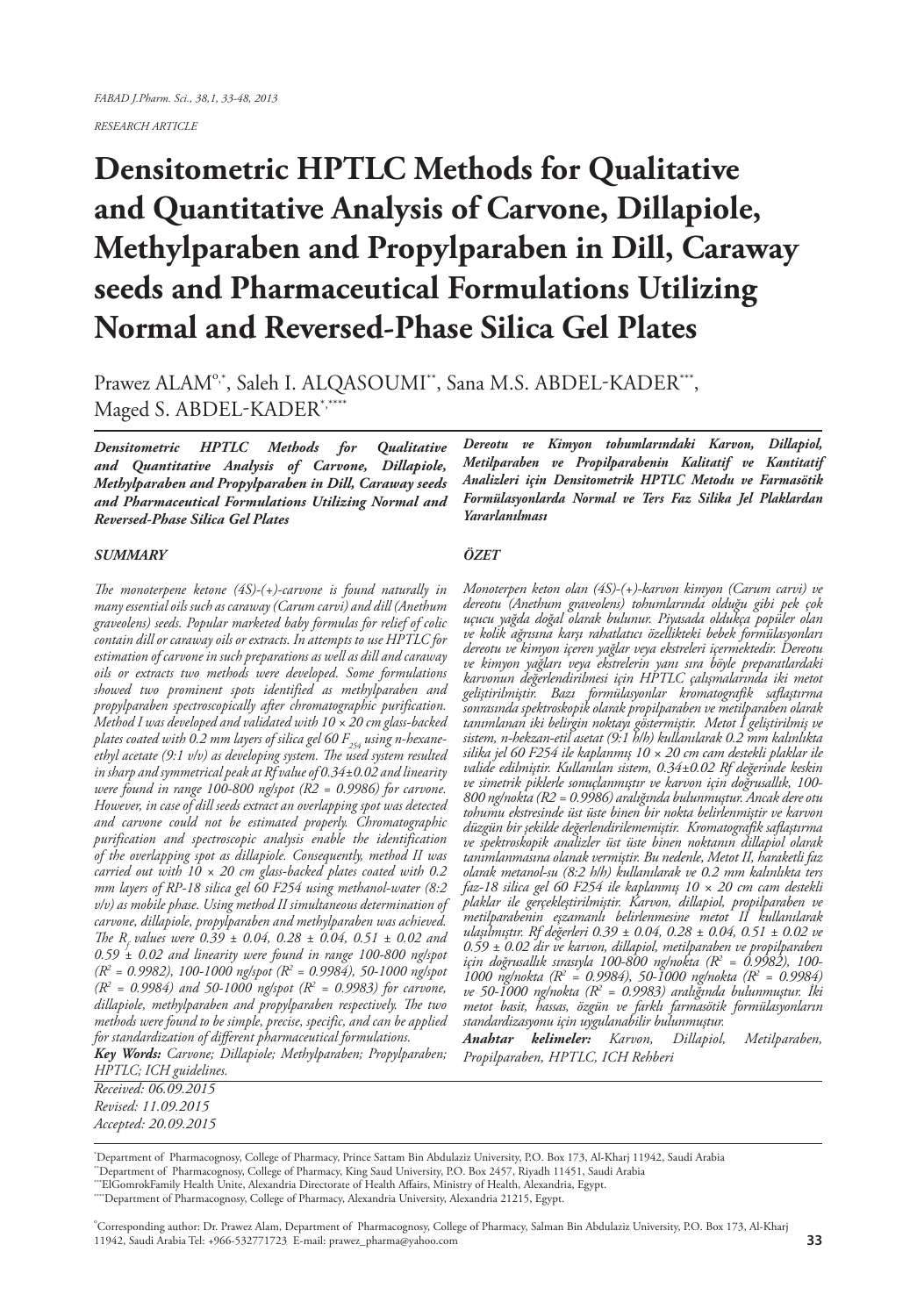# **INTRODUCTION**

The monoterpene ketone (4*S*)-(+)-carvone is found naturally in many essential oils, but is most abundant in the oils obtained from caraway (*Carum carvi* L.) and dill (*Anethum graveolens* L.) seeds (1, 2). Caraway seeds are used as a flavouring for many food products and as a source of carvone for cosmetics, toothpaste, chewing gum and pharmaceutical preparations. The seeds have been used in alternative medicine as a laxative, antispasmodic, digestive and as a breath freshener (1). The seeds of *A. graveolens* have been used for relief of digestive problems such as stomachache, indigestion, flatulence, as diuretic and lactagogue (3-5).

It has been reported that chewing its seeds decreases the bad breath (6). Dill essential oil has hypolipidemic activity and could be used as a cardioprotective agent (7). Dill seed oil showed broad antibacterial activity against the Gram-positive bacteria; *Staphylococcus aureus,*  MRSA*, Enterococcus* sp. and Gram-negative bacteria; *Escherichia coli, Pseudomonas aeruginosa* and *Klebsiella pneumonia* (8). Both fruits and aerial parts extracts significantly decreased indications of pain. The aerial parts showed stronger analgesic effects in the late phase of formalin test. In the hot plate test, fruits and aerial parts extracts showed hyperalgesic properties (9).

(4*S*)-(+)-carvone was effective against *Listeria monocytogenes* (10) and *Candida albicans* (11). It also inhibited viability and proliferation of Hep-2 cells (human epithelial carcinoma cell line) in a dose-dependent manner (12). Several methods were developed for the quantitative analysis of carvone including GC (12-14) unidimensional GC (15) and HPLC (16). The HPTLC methods reported have been used to quantify carvone in plants using normal phase only which are either tedious or expensive methods (17).

To our knowledge, no reports on simultaneous quantitative analysis of carvone, dillapiole, methylparaben and propylparaben in dill, caraway seeds and pharmaceutical formulations utilizing both normal and reversed-phase silica gel plates have been mentioned in the literature. In the present study we have proposed new validated simple HPTLC for the simultaneous determination carvone, dillapiole, methylparaben and propylparaben. The proposed method was validated as per ICH guidelines.

## **EXPERIMENTAL**

#### **Standard and solutions**

Standard carvone, dillapiole, methylparaben and propylparaben (Figure 1) were purchased from Sigma Aldrich. Dillapiole was purchased from Shanghai Tauto Biotech Co., Ltd. Pharmaceutical formulations were purchased from local market in Riyadh, Kingdom of Saudi Arabia and Alexandria, Egypt. All the solvents were of HPLC grade and other chemicals used were of analytical reagent (AR) grade.



**Figure 1.** Structures of carvone, dillapiole, apiole, methylparaben and propylparaben

Accurately weighed 10 mg of standard carvone, dillapiole, methylparaben and propylparaben were dissolved in MeOH in a 100 mL volumetric flask to gives concentration of 100 μg/mL used as a reference solution (stock solution).

# **Sample Preparation for the analysis of carvone, dillapiole, methylparaben and propylparaben in dill, caraway seeds, oils and pharmaceutical formulations**

15 g of caraway and dill seeds were separately extract to exhaustion with hot acetone using soxhelt apparatus. The resulted extracts were separately transferred to 50 ml volumetric flasks and completed to volume. Accurately measured 5 ml from each solution was transferred to 25 ml volumetric flask and completed to volume with acetone.

Caraway and dill seed oil were subjected to hydrodistillation. Accurately measure 50 ml from each oil were separately transferred to Clevenger trap apparatus for oils lighter than water, 150 ml of water was added and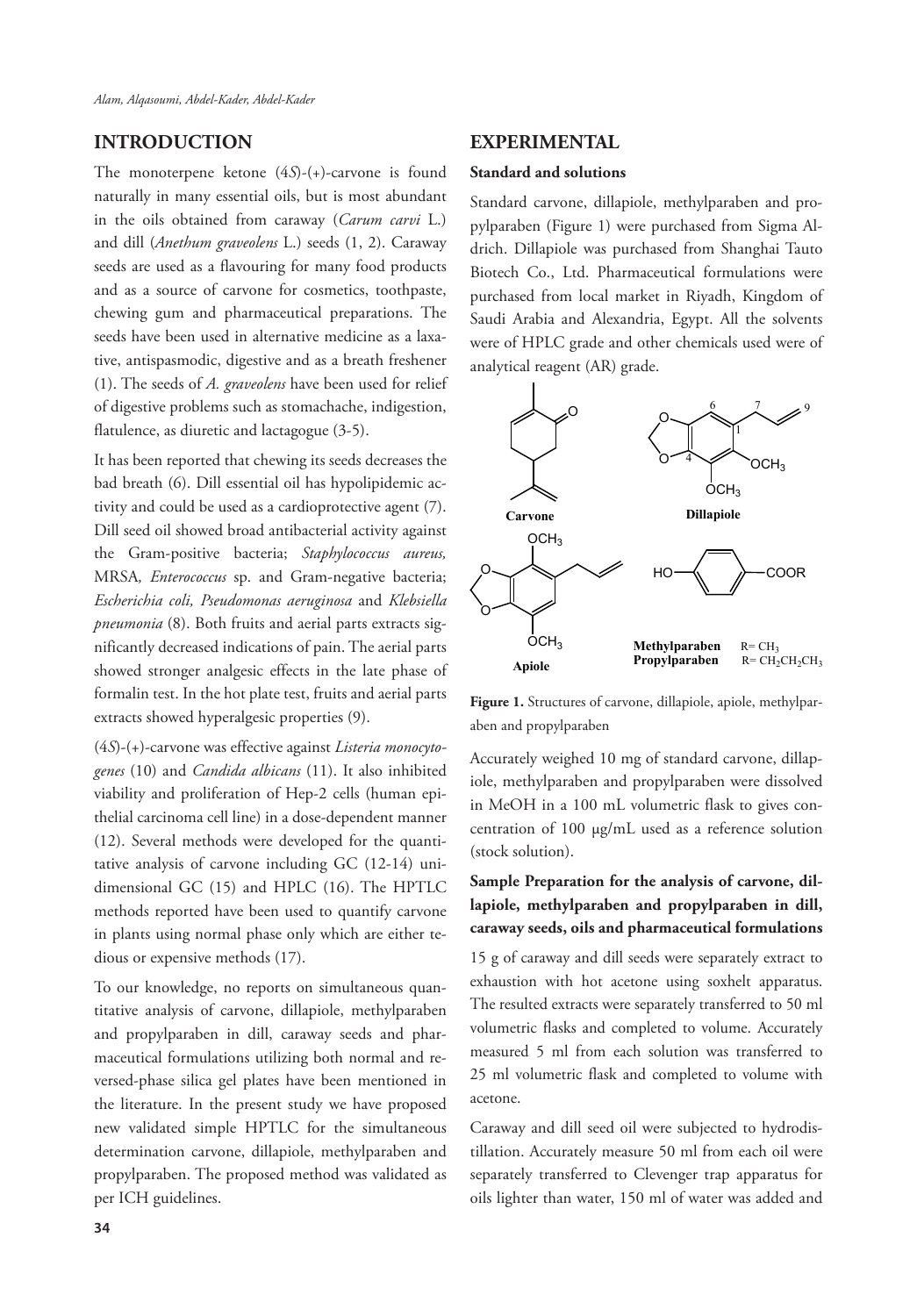distillations were continued for 8 hr. The oil layers and water in the traps were extracted with  $\mathrm{CH_2Cl}_2$  and organic layers were concentrated under vacuum, transferred to 25 ml volumetric flasks and completed to volume with  $\mathrm{CH}_2\mathrm{Cl}_2$ .

Three baby water products containing Caraway or Dill essential oils were subjected to liquid-liquid extraction. Accurately measured 50 ml from each product were extracted with  $CH_2Cl_2$  (3x30 ml). The combined organic layer from each product was separately concentrated under reduced pressure and transferred to 25 ml volumetric flask. Volumes were completed to mark with  $\mathrm{CH}_{2}\mathrm{Cl}_{2}$ .

#### **Isolation and identification of dillapiole from dill seeds**

Dill seeds extract (1 g) obtained from extraction using soxhlet apparatus and acetone as solvent was chromatographed on silica gel column (50 gm x 1cm i.d.) eluted with *n*-hexane. Thirty fractions 25 ml each were collected, screened by TLC and similar fractions were pooled. Fractions 6-8 showed single spot with  $R_f$  value similar to carvone. Fractions 9-11 were mixture of carvone and a spot with lower R<sub>f</sub> on silica gel TLC using *n*-hexane: ethyl acetate (9:1 v/v) as mobile phase. Fractions 12-15 showed the lower spot with no contamination from carvone. The purity was confirmed on RP-18 plates using methanol: water (8:2 v/v) for development. After complete evaporation of solvents fraction 12- 15 provided 65 mg of pure oily material.

**Dillapiole (1-allyl-4, 5-methylenedioxy-2, 3-dimethoxybenzene):**  $C_{12}H_{14}O_{4}$ , Pale yellow oil; UV  $\lambda_{\text{max}}$ : 209, 248, 287. 'HNMR (Bruker UltraShield Plus 500MHz, CDCl<sub>3</sub>):  $\delta_{\text{H}}$  3.33 (2H, d, *J*=6.5, H-7), 3.78 (3H, s, 2-OCH<sub>3</sub>), 4.04 (3H, s, 3-OCH<sub>3</sub>), 5.05 (1H, s, H-9), 5.07 (1H, d, *J*=6.6, H-9), 5.89 (2H, s, O-CH<sub>2</sub>-O), 5.98 (1H, m, H-8), 6.37 (1H, s, H-6). <sup>13</sup>CNMR (Bruker UltraShield Plus 125MHz, CDCl<sub>3</sub>):  $\delta_c$  33.92 (C-7), 59.96 (3-OCH<sub>3</sub>), 61.29 (2-OCH<sub>3</sub>), 101.12 (O-CH<sub>2</sub>-O), 102.74 (C-6), 115.57 (C-9), 126.04 (C-1), 135.92 (C-5), 137.41 (C-8),137.41  $(C-2)$ , 144.23  $(C-3)$ , 144.62  $(C-4)$ . EIMS m/z  $(\%)$ : 222 (100, M+ ).

## **Isolation and Identification of Methyparaben and Propylparaben from Pharmaceutical formulation**

Residue left after evaporation of the  $\mathrm{CH}_{_2}\mathrm{Cl}_{_2}$  extract of 100 ml formulation (300 mg) was chromatographed

on silica gel column (30 gm x 1cm i.d.) eluting with 5% EtOAc in *n*-hexane. Twenty five fractions 20 ml each were collected screened with TLC and similar fractions were pooled. Fractions 14-18 were subjected to centrifugal preparative TLC (CPTLC) using Chromatotron (Harrison Research Inc. model 7924), 2 mm silica gel P254 disc and 5% EtOAc in *n*-hexane. Two zones were separated and identified as methylparaben and propylparaben by comparison of NMR with the literature (18) then direct comparison with authentic samples.

#### **Chromatographic conditions**

In Method I HPTLC densitometric analysis was performed on  $10 \times 20$  cm glass-backed plates coated with 0.2 mm layers of silica gel 60  $F_{254}$  (E-Merck, Germany). In Method II HPTLC densitometric analysis was performed on  $10 \times 20$  cm glass-backed plates coated with 0.2 mm layers of RP-18 silica gel 60  $F_{254}$  (E-Merck, Germany). Samples were applied to the TLC plates as 6 mm bands using a Camag Automatic TLC Sampler 4 (ATS4) sample applicator (Switzerland) fitted with a Camag microliter syringe. A constant application rate of 150 nl/s was used. Linear ascending development of the plates to a distance of 80 mm was performed with *n*-hexane: ethyl acetate (9:1 v/v) and methanol: water (8:2 v/v) for Method I and Method II respectively as mobile phase in a Camag Automatic Developing Chamber 2 (ADC2) previously saturated with mobile phase vapour for 30 min at 22°C. After development, the plates were scanned at 244 nm for carvone, 209 nm for dillapiole and 260 nm for methylparaben and propylparaben using a Camag TLC scanner IV in absorbance mode, using the deuterium lamp. The slit dimensions were 4.00 × 0.45 mm and the scanning speed was 20 mm/s.

#### **Method validation**

The proposed HPTLC densitometric methods were validated according to the guidelines of international conference on harmonization (19). The linearity of carvone was checked between 100-800 ng/spot for method I and linearity were found in range 100-800, 100-1000, 50-1000 and 50-1000 ng/spot for carvone, dillapiole, methylparaben and propylparaben respectively by method II. Graphs were plotted between concentration and peak area for linearity. Linearity data were statistically treated using least square linear regression analysis.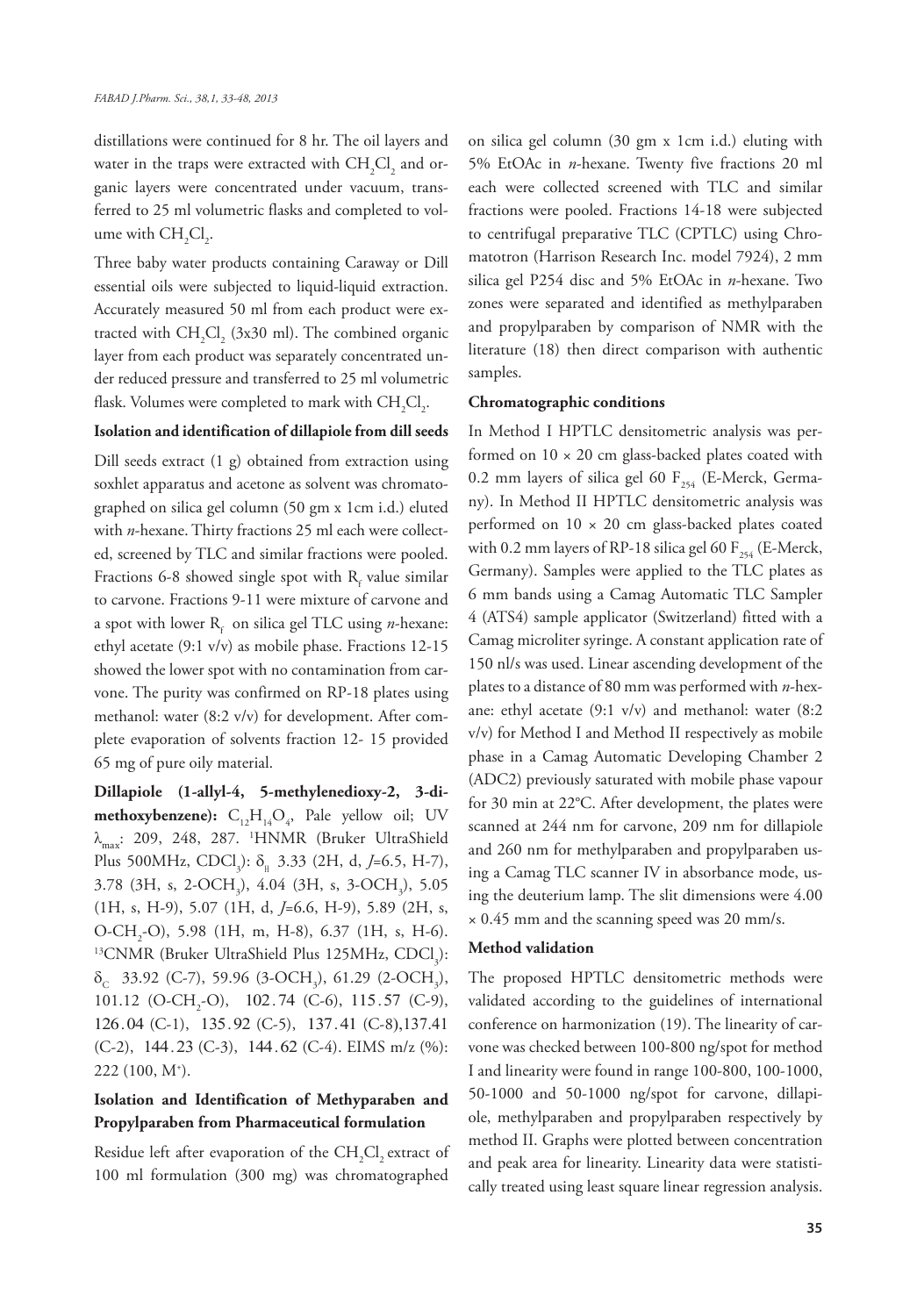#### **Accuracy**

Accuracy was determined by standard addition method. The preanalyzed sample of carvone, dillapiole, methylparaben and propylparaben (300 ng/spot) were spiked with the extra 0, 50, 100 and 150 % of the standard carvone, dillapiole, methylparaben and propylparaben and the solutions were reanalyzed in six replicates by the proposed method or Method I and Method II. The percent recovery and percent relative standard deviation (% RSD) were calculated at each concentration level.

#### **Precision**

Precision of the proposed method was determined at two levels i.e. repeatability and intermediate precision. Repeatability was determined as intraday precision whereas intermediate precision was determined by carrying out inter-day variation for the determination of carvone, dillapiole, methylparaben and propylparaben at three different concentration levels of 300, 400 and 500 ng/spot in six replicates for Method I and Method II .

#### **Robustness**

Robustness of the proposed HPTLC method was determined to evaluate the influence of small deliberate changes in the chromatographic conditions during determination of carvone, dillapiole, methylparaben and propylparaben for method I and method II. Robustness was determined by changing the polarity of the mobile phase.

#### **Limit of detection and quantification**

Limit of detection (LOD) and limit of quantification (LOQ) were determined by standard deviation (SD) method. They were determined from the slope of the calibration (S) curve and SD of the blank sample using following equations:

| $LOD = 3.3' SD/S$ |  |  |
|-------------------|--|--|
| $LOQ = 10' SD/S$  |  |  |

#### **Specificity**

Specificity of the proposed TLC densitometric was confirmed by analyzing and comparing the  $R_f$  values and spectra of the spots for carvone, dillapiole, methylparaben and propylparaben in the samples with that of the standards for method I and method II.

# **Quantification of Carvone, Dillapiole, Methylparaben and Propylparaben in dill, caraway seeds and pharmaceutical formulations**

The test samples were applied and chromatograms were obtained under the same conditions as for analysis of standard carvone, dillapiole, methylparaben and propylparaben. The area of the peak corresponding to the  $R_f$  value of carvone, dillapiole, methylparaben and propylparaben standards were recorded and the amount present were calculated from the regression equation obtained from the calibration plot for Method I and Method II.

### **RESULTS AND DISCUSSION**

The study was designed to develop an HPTLC method for quantification of carvone in its natural sources as well as marketed baby formulations. The use of normal phase silica gel was successful for the estimation of carvone except in case of Dill seeds extract where another spot overlapped with carvone corresponding spot. After identification of the spot as dillapiole method II was developed using RP 18 TLC plates and enable the simultaneous analysis of carvone, dillapiole as well as the two preservatives methyparaben and propylparaben isolated and identified in some formulations.

## **Identification of Dillapiole, Methylparaben and Probylparaben**

The oily material overlapped with carvone in dill extract analyses was isolated by column chromatography on silica gel. 13C NMR of the isolated material showed twelve carbon signals sorted by DEPT experiments into 2 x OCH<sub>3</sub>, 3 x CH<sub>2</sub>, 2 x CH and 5 quaternary carbons. The chemical shifts of the three methylenes indicated that they include one O-CH -O, one = $\mathrm{CH}_2$  and one benzylic  $\text{CH}_2$ . These assignments were fully supported by  $^1\text{H}$ NMR (experimental). MS data showed an M+ at m/z 222 consistent with the molecular formula  $C_{12}H_{14}O_4$ . Such data indicated that the isolated material could be either apiole or its structural isomer dillapiole (20, 21, 22).

Careful study of the 13C NMR of both compounds (20, 21) indicated that the major difference was found in the quaternary carbons and C-6 chemical shifts. The chemical shift of C-1 in apiole is  $\delta_c$  110.8 ppm and none of the quaternary carbons chemical shifts exceeded  $\delta_c$  140 ppm (20). However, in dillapiole C-1 chemical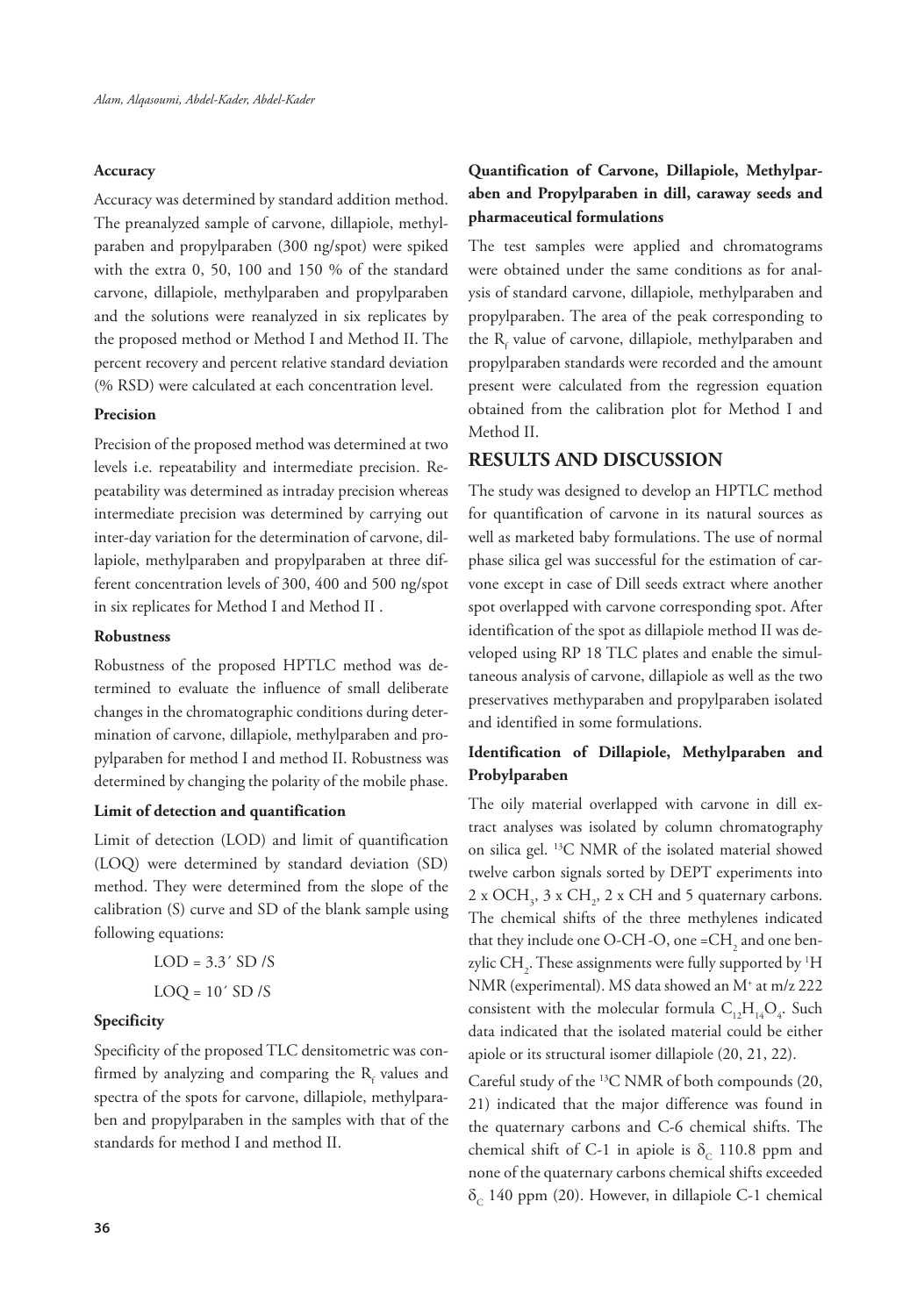shift is  $\delta_c$  126.0 ppm while both C-2 and C-3 reading were around  $\delta_c$  144 ppm (21). Moreover, C-6 chemical shift was  $\delta_c$  108.5 ppm in apiole and  $\delta_c$  102.7 ppm in dillapiole (20, 21). Our data (experimental) clearly indicated that the isolated compound is dillapiole. The identity was confirmed after purchase of standard dillapiole and direct TLC comparison.

Two compounds were isolated from pharmaceutical preparations after column chromatography and CPTLC. NMR data for both compounds indicated *para*-hydroxy substituted aromatic nucleus and ester carbonyl. One compound showed signal for  $OCH<sub>3</sub>$ , while the other for  $\mathrm{OCH}_{2}\mathrm{CH}_{2}\mathrm{CH}_{3}$ . Comparison with published data indicated that the two compounds are methylparaben and propylparaben (23) used as preservatives in pharmaceutical preparations. Identity was further confirmed by direct comparison with authentic materials.

UV spectra measured for the peaks showed maximum absorbance at approximately 244 nm for carvone by Method I and Method II whereas in case of dillapiole (260 nm) methylparaben and propylparaben (209 nm) by method II. The mobile phase composition was optimized to develop a suitable and accurate TLC densitometric method for analysis of carvone, dillapiole, methylparaben and propylparaben. The mobile phase *n*-hexane: ethyl acetate (9:1, *v/v*) and methanol: water (8:2, *v/v*) were found to have sharp, symmetrical and well resolved peak at  $R_f$  value of 0.34±0.02 for carvone by Method I and  $R_f$  value of 0.39  $\pm$  0.04, 0.28  $\pm$  0.04,  $0.51 \pm 0.02$  and  $0.59 \pm 0.02$  for carvone, dillapiole, propyl and methylparaben respectively by Method II. The optimized saturation time was found to be 30 min.

The calibration plot of peak area against amount of carvone was linear in the range 100-800 ng/spot by Method I. The linearity of simultaneous determination of carvone dillapiole, methyl and propylparaben were found to be 100-800, 100-1000, 50-1000 and 50-1000 ng/ spot respectively by Method II. Linear regression data for the plot confirmed the good linear relationship (Table 1). The linear regression equation was  $Y = 6.556x +$  $671.2$  with correlation coefficient ( $\mathbb{R}^2$ ) of 0.9986 for carvone by Method I whereas simultaneous determination of carvone dillapiole, methylparaben and propylparaben were found to be  $Y = 6.202x + 627.9$ ,  $Y = 12.22x + 627.9$ 297.8, Y =  $25.79x + 20751$  and Y =  $17.22x + 1156$  with correlation coefficient (R2 ) of 0.9982, 0.9984, 0.9984 and 0.9983 respectively by Method II, where Y is response and X is amount of reference standards.

|                                   | Table 1. Linear regression data for the calibration curve of carvone dillapiole, methyl and propylparaben by |  |
|-----------------------------------|--------------------------------------------------------------------------------------------------------------|--|
| Method I and Method II ( $n=6$ ). |                                                                                                              |  |

| <b>Parameters</b>                       | Carvone              |                      | Dillapiole           | Methylparaben        | Propylparaben       |
|-----------------------------------------|----------------------|----------------------|----------------------|----------------------|---------------------|
|                                         | (Method I)           | (Method II)          |                      | (Method II)          |                     |
| Linearity range<br>(ng/spot)            | 100-800              | 100-800              | $100 - 1000$         | 50-1000              | 50-1000             |
| Regression equation                     | $Y = 6.556x + 671.2$ | $Y = 6.202x + 627.9$ | $Y = 12.22x + 297.8$ | $Y = 25.79x + 20751$ | $Y = 17.22x + 1156$ |
| Correlation coefficient                 | 0.9986               | 0.9982               | 0.9984               | 0.9984               | 0.9983              |
| $Slope \pm SD$                          | $6.556 \pm 0.03640$  | $6.202 + 0.03834$    | $12.22 + 0.06338$    | $25.79 \pm 0.1271$   | $17.22 \pm 0.08993$ |
| Intercept $\pm$ SD                      | $671.2 + 18.38$      | $627.9 \pm 19.36$    | $297.8 \pm 39.33$    | $2075 \pm 75.22$     | $1156 \pm 53.22$    |
| Standard error of slope                 | 0.014863             | 0.015655             | 0.02588              | 0.0518987            | 0.036721111         |
| Standard error of<br>intercept          | 7.505104             | 7.905267             | 16.059616            | 30.714577            | 21.73132            |
| 95% confidence<br>interval of slope     | $6.483 - 6.629$      | 6.125 to 6.279       | 12.09 to 12.35       | 25.53 to 26.04       | 17.04 to 17.40      |
| 95% confidence<br>interval of intercept | $634.2 - 708.3$      | 588.9 to 666.9       | 219.1 to 376.6       | 1925 to 2225         | 1049 to 1262        |
| P value                                 | < 0.0001             | < 0.0001             | < 0.0001             | < 0.0001             | < 0.0001            |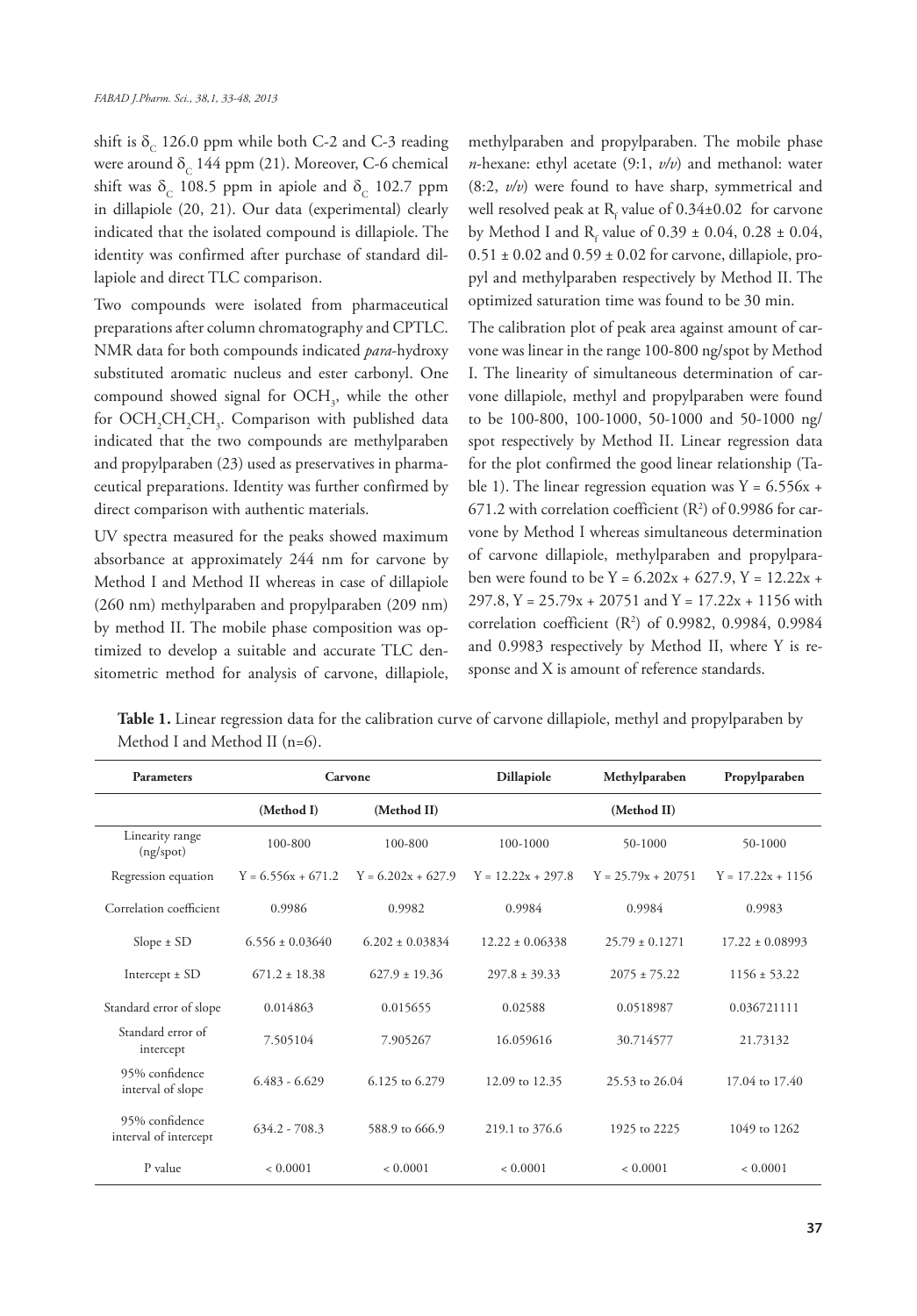The accuracy of the proposed method was calculated by recovery analysis which afforded recovery of 98.28- 99.22 for carvone by Method I whereas simultaneous determination of carvone dillapiole, methyl and propylparaben were found to be 98.28-99.22, 98.81-99.27, 98.72-99.19 and 98.67-99.16 respectively by Method II after spiking the additional standard drug solution to the previously analyzed test solution. The values of %

recovery and % RSD are shown in Table 2. Low values of % RSD was in range of 0.85-1.55 for carvone by method I whereas simultaneous determination of carvone dillapiole, methyl and propylparaben were found to be 0.50-1.35, 0.77-1.12, 0.79-1.23 and 0.85-1.37 respectively for method II indicated the good accuracy of the proposed method.

| Excess drug added to analyte<br>(9/0) | Theoretical<br>content (ng) | Conc. found<br>% Recovery<br>$(ng) \pm SD$ |       | % RSD |
|---------------------------------------|-----------------------------|--------------------------------------------|-------|-------|
|                                       |                             | Carvone (Method I)                         |       |       |
| $\boldsymbol{0}$                      | 300                         | $294.83 \pm 4.58$                          | 98.28 | 1.55  |
| 50                                    | 450                         | $446.50 \pm 4.32$                          | 99.22 | 0.97  |
| 100                                   | 600                         | $594.00 \pm 5.02$                          |       | 0.85  |
|                                       |                             |                                            | 99.00 |       |
| 150                                   | 750                         | $743.00 \pm 7.21$                          | 99.07 | 0.97  |
|                                       |                             | Carvone (Method II)                        |       |       |
| $\boldsymbol{0}$                      | 300                         | $284.83 \pm 1.35$                          | 98.28 | 1.35  |
| 50                                    | 450                         | $444.33 \pm 4.50$                          | 98.74 | 1.01  |
| 100                                   | 600                         | $594.50 \pm 5.17$                          | 99.08 | 0.87  |
| 150                                   | 750                         | $744.17 \pm 3.71$                          | 99.22 | 0.50  |
|                                       |                             | Dillapiole (Method II)                     |       |       |
| $\boldsymbol{0}$                      | 300                         | $286.67 \pm 2.50$                          | 98.89 | 0.84  |
| 50                                    | 450                         | $444.67 \pm 3.62$                          | 98.81 | 1.12  |
| 100                                   | 600                         | $593.83 \pm 6.59$                          | 98.97 | 1.11  |
| 150                                   | 750                         | $744.50 \pm 5.75$                          | 99.27 | 0.77  |
|                                       |                             | Methylparaben (Method II)                  |       |       |
| $\boldsymbol{0}$                      | 300                         | $296.17 \pm 3.66$                          | 98.72 | 1.23  |
| 50                                    | 450                         | $446.33 \pm 3.56$                          | 99.19 | 0.80  |
| 100                                   | 600                         | $594.00 \pm 5.02$                          | 99.00 | 0.85  |
| 150                                   | 750                         | $743.00 \pm 5.87$                          | 99.07 | 0.79  |
|                                       |                             | Propylparaben (Method II)                  |       |       |
| $\overline{0}$                        | 300                         | $296.00 \pm 4.05$                          | 98.67 | 1.37  |
| 50                                    | 450                         | $446.00 \pm 4.43$                          | 99.11 | 0.99  |
| 100                                   | 600                         | $593.67 \pm 5.75$                          | 98.94 | 0.97  |
| 150                                   | 750                         | $743.67 \pm 6.35$                          | 99.16 | 0.85  |

|  | Table 2. Accuracy of the proposed method $(n=6)$ . |  |  |  |  |
|--|----------------------------------------------------|--|--|--|--|
|--|----------------------------------------------------|--|--|--|--|

Results from determination of repeatability and intermediate precision, expressed as SD (%) are shown in Table 3. RSD was in the range 1.00-1.10 for carvone by Method I whereas simultaneous determination of carvone dillapiole, methyl and propylparaben were found to be 0.75- 1.07, 0.42-0.82, 0.51-0.73 and 0.34-0.82 respectively by Method II for repeatability, 1.08–1.19 for carvone by Method I whereas simultaneous determination of carvone dillapiole, methyl and propylparaben were found to be 1.11-1.31, 0.62-1.01, 0.61-1.02 and 0.55-0.89 for intermediate precision by Method II respectively. These low values indicated that the method is precise.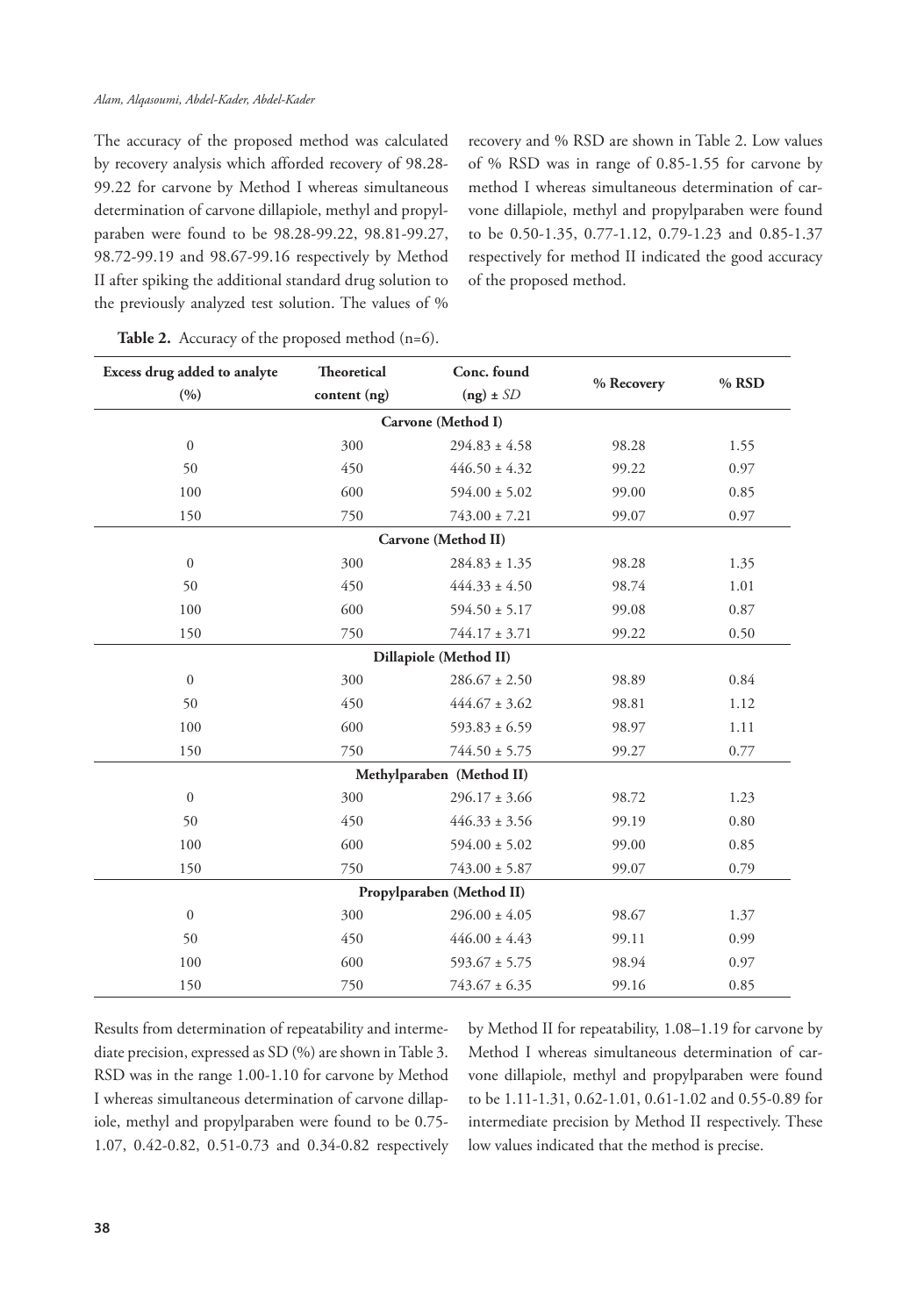| Carvone (Method I)     |                                    |          |                     |                                   |          |               |  |
|------------------------|------------------------------------|----------|---------------------|-----------------------------------|----------|---------------|--|
|                        | Repeatability (Intraday precision) |          |                     | Intermediate precision (Interday) |          |               |  |
| Conc.                  | Avg Conc. $\pm$ SD                 | Standard | $\%$                | Avg Conc. ± SD                    | Standard | $\frac{0}{0}$ |  |
| (ng/spot)              | $(n = 6)$                          | error    | <b>RSD</b>          | $(n = 6)$                         | error    | <b>RSD</b>    |  |
| 300                    | $2645.80 \pm 28.28$                | 11.55    | 1.07                | $2641.80 \pm 29.67$               | 12.11    | 1.12          |  |
| 400                    | $3343.00 \pm 33.44$                | 13.66    | 1.00                | $3344.20 \pm 39.71$               | 16.21    | 1.19          |  |
| 500                    | $4009.80 \pm 44.20$                | 18.05    | 1.10                | $4016.20 \pm 43.25$               | 17.66    | 1.08          |  |
|                        |                                    |          | Carvone (Method II) |                                   |          |               |  |
| 300                    | $2441.20 \pm 18.95$                | 7.74     | 0.78                | $2449.00 \pm 27.14$               | 11.08    | 1.11          |  |
| 400                    | $3056.60 \pm 22.87$                | 9.34     | 0.75                | $3026.80 \pm 39.55$               | 16.15    | 1.31          |  |
| 500                    | $3727.60 \pm 39.84$                | 16.27    | 1.07                | $3728.80 \pm 45.68$               | 18.65    | 1.23          |  |
| Dillapiole (Method II) |                                    |          |                     |                                   |          |               |  |
| 300                    | $4154.60 \pm 34.22$                | 13.97    | 0.82                | $4152.80 \pm 42.02$               | 17.16    | 1.01          |  |
| 400                    | $5354.00 \pm 31.07$                | 12.69    | 0.58                | $5348.60 \pm 36.12$               | 14.75    | 0.68          |  |
| 500                    | $6549.40 \pm 27.62$                | 27.62    | 0.42                | $6514.00 \pm 47.42$               | 19.36    | 0.62          |  |
|                        |                                    |          |                     | Methylparaben (Method II)         |          |               |  |
| 300                    | $6431.20 \pm 46.97$                | 19.18    | 0.73                | $6436.20 \pm 65.46$               | 26.73    | 1.02          |  |
| 400                    | $8289.00 \pm 46.94$                | 19.16    | 0.57                | $8280.20 \pm 56.12$               | 22.91    | 0.68          |  |
| 500                    | $10084.00 \pm 51.69$               | 21.10    | 0.51                | $10106.40 \pm 61.74$              | 25.21    | 0.61          |  |
|                        |                                    |          |                     | Propylparaben (Method II)         |          |               |  |
| 300                    | $10325.00 \pm 84.21$               | 34.38    | 0.82                | $10312.00 \pm 92.29$              | 37.68    | 0.89          |  |
| 400                    | $12868.80 \pm 43.22$               | 17.65    | 0.34                | $12838.60 \pm 70.26$              | 28.69    | 0.55          |  |
| 500                    | $14703.00 \pm 91.23$               | 37.25    | 0.62                | $14691.80 \pm 98.06$              | 40.04    | 0.67          |  |

Table 3. Precision of the proposed method of Method I and Method II.

Results of robustness are shown in Table 4. Low values of % RSD (0.99-1.37) for carvone by Method I whereas simultaneous determination of carvone, dillapiole, methyl and propylparaben were found to be 0.94-1.22, 0.73-0.87, 0.44-0.67 and 0.34-0.51 respectively by Method II were obtained after introducing small deliberate changes into the densitometric TLC procedure proved the robustness of the proposed HPTLC method.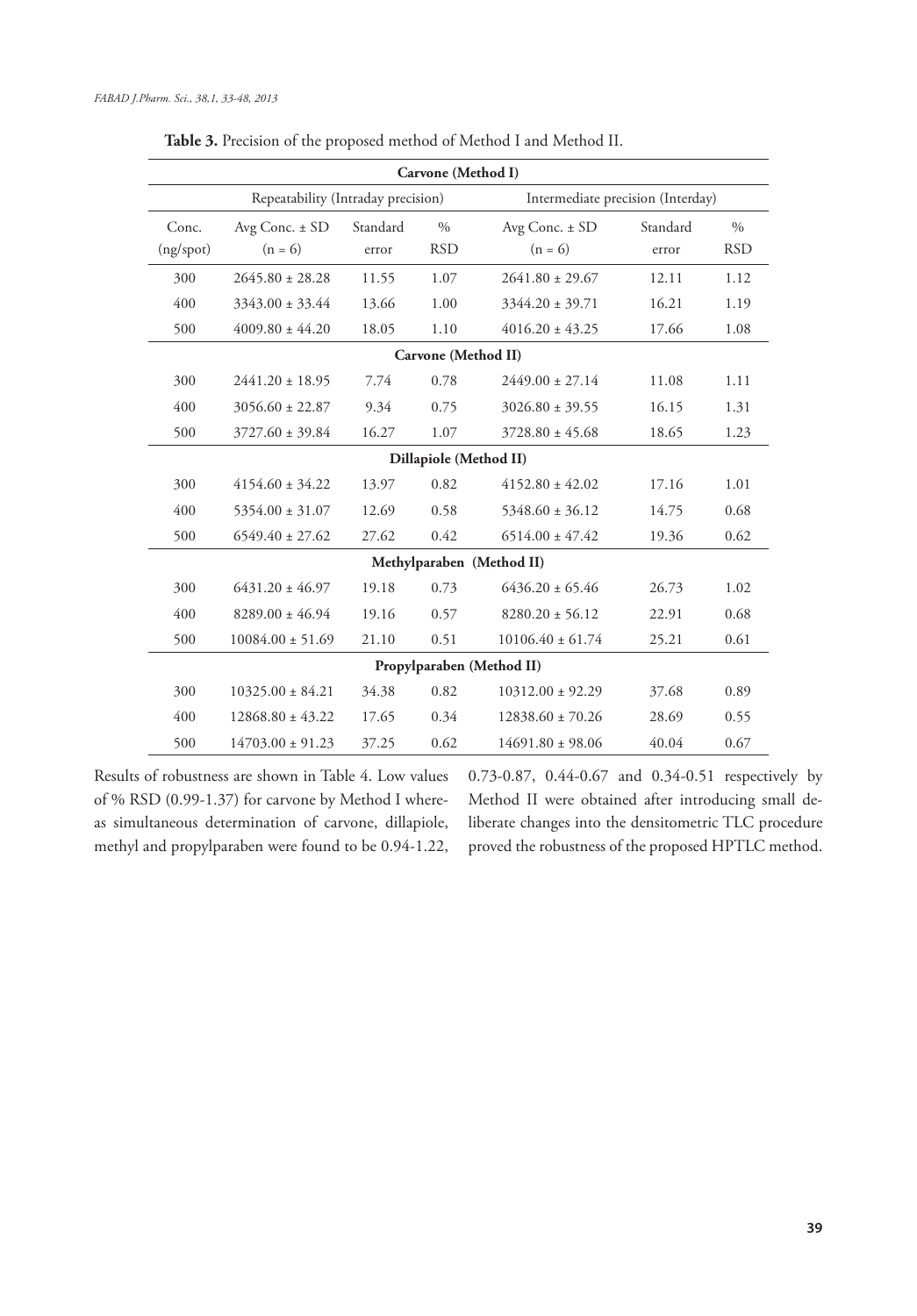| Carvone (Method I) |                                                  |         |                                            |                            |         |      |  |  |  |
|--------------------|--------------------------------------------------|---------|--------------------------------------------|----------------------------|---------|------|--|--|--|
|                    | Mobile phase composition (hexane: ethyl acetate) |         |                                            |                            |         |      |  |  |  |
| Conc.<br>(ng/spot) | Original                                         | Used    |                                            | Area $\pm$ SD<br>$(n = 3)$ | $%$ RSD | Rf   |  |  |  |
|                    |                                                  | 8.9:1.1 | $-0.1, +0.1$                               | $3438.00 \pm 47.23$        | 1.37    | 0.35 |  |  |  |
| 400                | 9:1                                              | 9:1     | 0.0                                        | $3342.40 \pm 33.00$        | 0.99    | 0.34 |  |  |  |
|                    |                                                  | 9.1:0.9 | $+0.1, -0.1$                               | $3349.40 \pm 40.25$        | 1.20    | 0.33 |  |  |  |
|                    |                                                  |         | Carvone (Method II)                        |                            |         |      |  |  |  |
|                    |                                                  |         | Mobile phase composition (methanol: water) |                            |         |      |  |  |  |
|                    |                                                  | 3.9:6.1 | $-0.1, +0.1$                               | $3024.00 \pm 36.98$        | 1.22    | 0.38 |  |  |  |
| 400                | 8:2                                              | 8:2     | 0.0                                        | $3018.40 \pm 33.72$        | 1.12    | 0.39 |  |  |  |
|                    |                                                  | 4.1:5.9 | $+0.1, -0.1$                               | $3023.80 \pm 28.51$        | 0.94    | 0.40 |  |  |  |
|                    |                                                  |         | Dillapiole (Method II)                     |                            |         |      |  |  |  |
|                    |                                                  | 7.9:1.1 | $-0.1, +0.1$                               | $5341.20 \pm 46.52$        | 0.87    | 0.27 |  |  |  |
| 400                | 8:2                                              | 8:2     | 0.0                                        | $5328.60 \pm 40.47$        | 0.76    | 0.28 |  |  |  |
|                    |                                                  | 8.1:1.9 | $+0.1, -0.1$                               | $5336.80 \pm 38.80$        | 0.73    | 0.29 |  |  |  |
|                    |                                                  |         | Methylparaben (Method II)                  |                            |         |      |  |  |  |
|                    |                                                  | 7.9:1.1 | $-0.1, +0.1$                               | $8264.40 \pm 46.64$        | 0.56    | 0.44 |  |  |  |
| 400                | 8:2                                              | 8:2     | 0.0                                        | $8277.00 \pm 55.09$        | 0.67    | 0.45 |  |  |  |
|                    |                                                  | 8.1:1.9 | $+0.1, -0.1$                               | $8300.20 \pm 36.73$        | 0.44    | 0.46 |  |  |  |
|                    |                                                  |         | Propylparaben (Method II)                  |                            |         |      |  |  |  |
|                    |                                                  | 7.9:1.1 | $-0.1, +0.1$                               | $12838.20 \pm 62.03$       | 0.48    | 0.58 |  |  |  |
| 400                | 8:2                                              | 8:2     | 0.0                                        | $12845.20 \pm 44.14$       | 0.34    | 0.59 |  |  |  |
|                    |                                                  | 8.1:1.9 | $+0.1, -0.1$                               | $12845.20 \pm 65.64$       | 0.51    | 0.57 |  |  |  |

**Table 4.** Robustness of the proposed HPTLC method of Method I and Method II.

LOD and LOQ of the proposed method were found to be 7.34 and 21.05 ng/spot for carvone by Method I whereas simultaneous determination of carvone dillapiole, methyl and propylparaben were found to be 7.77 and 20.21 ng/spot, 6.31 and 18.66 ng/spot, 8.11 and 23.56 ng/spot and 8.87 and 23.96 ng/spot respectively by Method II which indicated that the proposed method can be used in wide range for detection and quantification of reference compounds effectively.

The proposed method was found specific by comparing  $R_f$  of pharmaceutical formulation and standard as well as the overlaid spectra at peak start, peak apex and peak end position of the spot showing  $\lambda_{\text{max}}$  of carvone (244) nm) for method I and Method II and dillapiole (209 nm), methyl and propylparaben (260 nm) for Method II was given in figures 17, 18 and 19 respectively.

# **Quantification of Carvone, Dillapiole, Methylparaben and Propylparaben in dill, caraway seeds and pharmaceutical formulations**

Method I was applied for the estimation of carvone in both caraway and dill seeds extracts. Both extracts contain the cyclic monoterpene ketone carvone. In case of caraway seeds extract (Figures. 2-3) both methods were successful in the analyses. However, in case of dill seeds extract (Figure. 4) the carvone corresponding spot was overlapped with dillapiole. Method II was developed to resolve carvone from dillapiole and estimate them simultaneously (Figure. 5). Several herbalist shops sell oils from natural sources like caraway, dill, anise, fennel and more. We purchase both caraway and dill seeds oils for analyzing carvone contents. Their appearance and odour indicated that they are mainly fixed oils. Both oils were subjected to hydrodistillation (24). The HPTLC analyses using the two methods revealed that dill oil is free from carvone, while caraway oil contains traces of carvone (Table 5).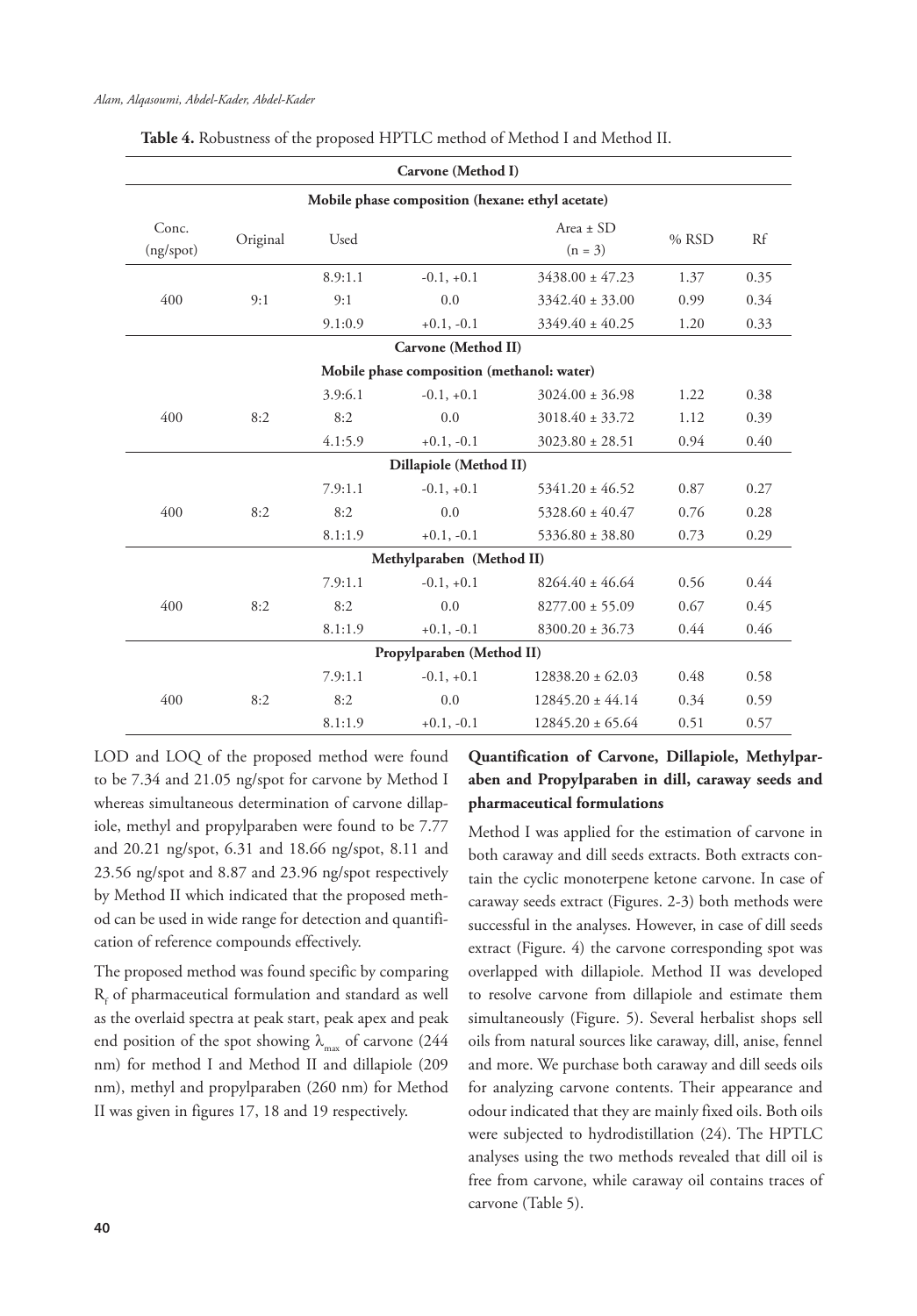| <b>Table 5.</b> Estimated amounts (%ng/100 gm) of carvone and dillapiole in dill, caraway |  |  |
|-------------------------------------------------------------------------------------------|--|--|
| seeds extracts and oils by Method I and Method II (n=6).                                  |  |  |

|                     | Carvone  | Dillapiole       |                          |
|---------------------|----------|------------------|--------------------------|
| <b>Samples</b>      | Method I | <b>Method II</b> | <b>Method II</b>         |
| Caraway extract     | 5.67     | 4.87             | $\overline{\phantom{m}}$ |
| <b>Dill Extract</b> | ۰        | 7.07             | 5.87                     |
| Caraway oil         | 14.73    | 13.07            | -                        |
| Dill oil            | ۰        | ۰                | ٠                        |



Track 9, ID: Caraway extract

Figure 2. HPTLC densitogram of Caraway extract (Method I).



 **Figure 3**. HPTLC densitogram of Caraway extract (Method II).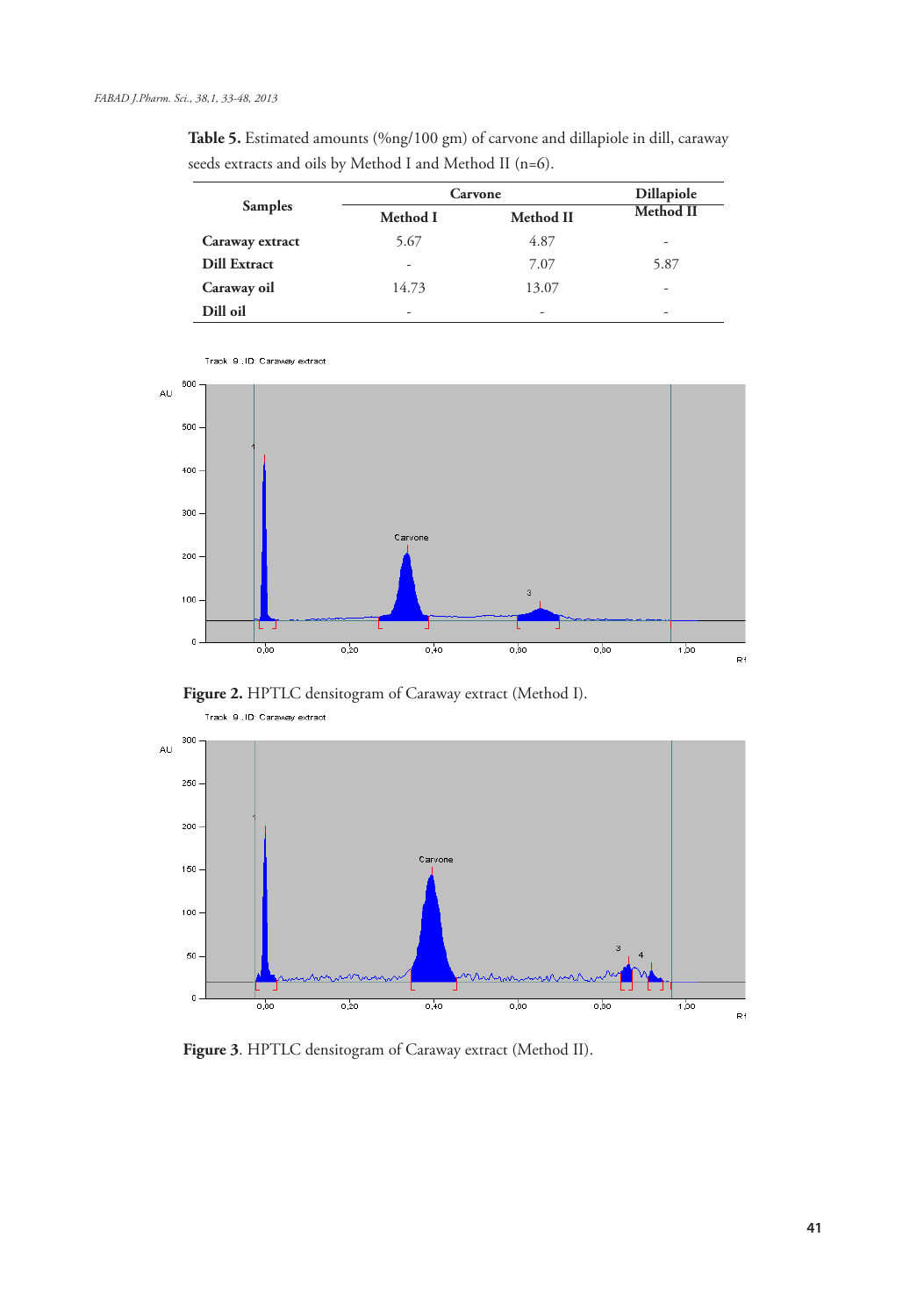

 **Figure 4.** HPTLC densitogram of Dill extract (Method I).



 **Figure 5.** HPTLC densitogram of Dill extract (Method II).

Three marketed formulations were used for the analyses of carvone by the two developed methods (Figures. 6-9). Caraway oil should contain 60-70% carvone, while dill oil should contain 50-60% carvone as well as 15-35% dillapiole (2, 25). Analysis results indicated that one formulation contain more carvone than expected while the other two contain less amounts (Table 6). Moreover, none of the formulations showed the dillapiole corresponding spots. That may indicate the use of synthetic carvone rather than dill seeds essential oil. Two of these formulations showed two well resolved spots in method II with  $R_f$  values 0.45 and 0.59 corresponding to methylparaben and propylparaben and their estimation was achieved using Method II (Figures. 10-11). The amount detected for both compounds comply with the safety requirement according to the recommendation of Joint FAO/WHO Expert Committee on Food Additives (JECFA) (26).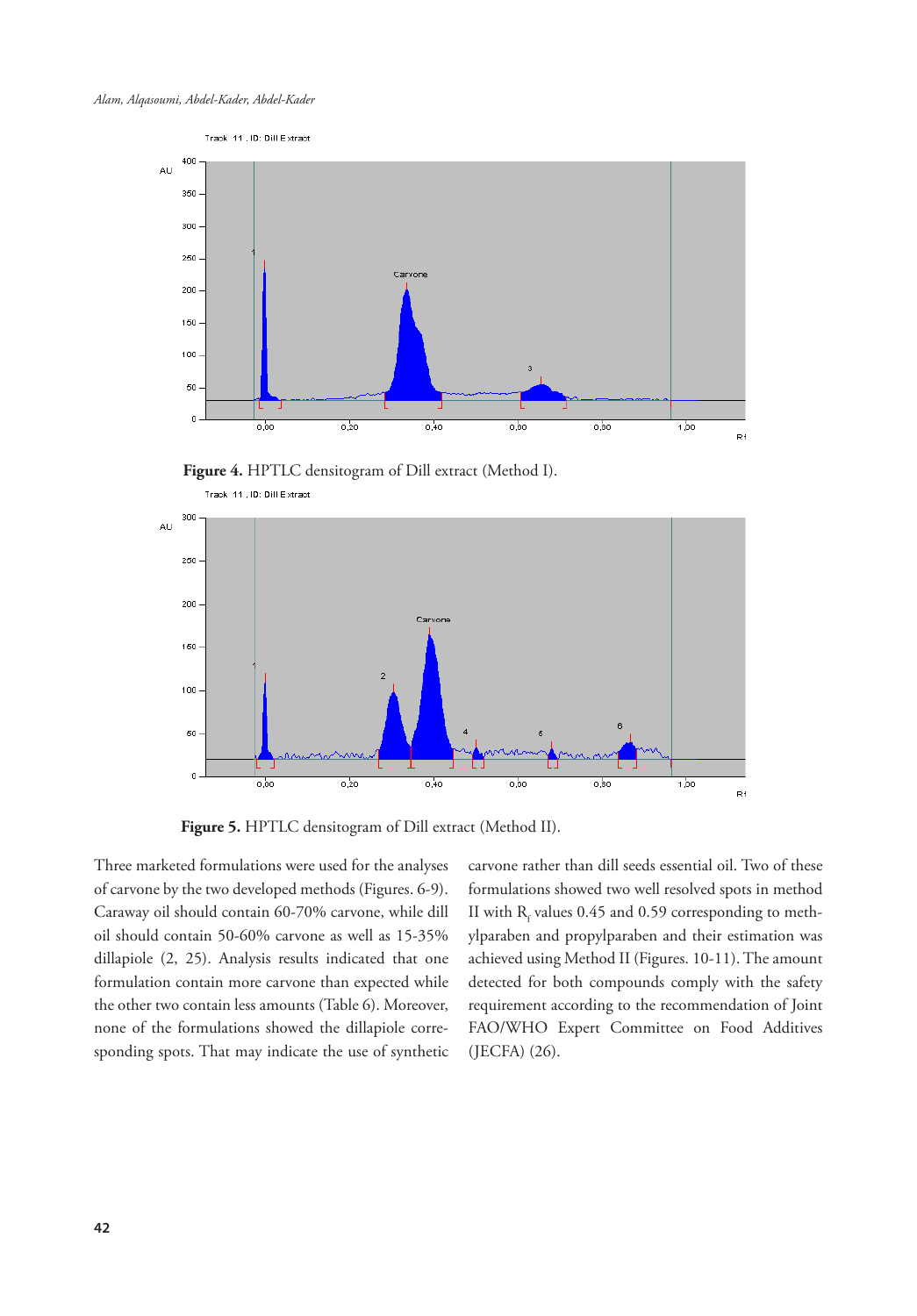|                | <b>Dillapiole</b><br>Carvone |             |                 |        | Methylpar-<br>aben       | Propylpar-<br>aben    |       |       |
|----------------|------------------------------|-------------|-----------------|--------|--------------------------|-----------------------|-------|-------|
| <b>Samples</b> | Method                       | Method<br>П | <b>Expected</b> | Method | <b>Method</b><br>Н       | Method II<br>Expected |       |       |
| A              | 21.94                        | 20.57       | 29.70 - 35.10   | ٠      | ۰                        | $3.99 - 9.32$         | 16.30 | 22.79 |
| B              | 16.74                        | 16.89       | 23.00-27.06     | ۰      | $\overline{\phantom{a}}$ | $6.90 - 16.10$        | 11.13 | 53.85 |
| C              | 30.85                        | 28.99       | 22.80-27.36     | ٠      | -                        | $6.84 - 15.96$        | -     | ۰     |

**Table 6.** Estimated amounts (%ng/100 mL) of carvone, dillapiole, methylparaben and propylparaben in pharmaceutical formulations by Method I and Method II (n=6).



 **Figure 6.** HPTLC densitogram of Formulation A (Method I).



 **Figure 7.** HPTLC densitogram of Formulation B (Method I).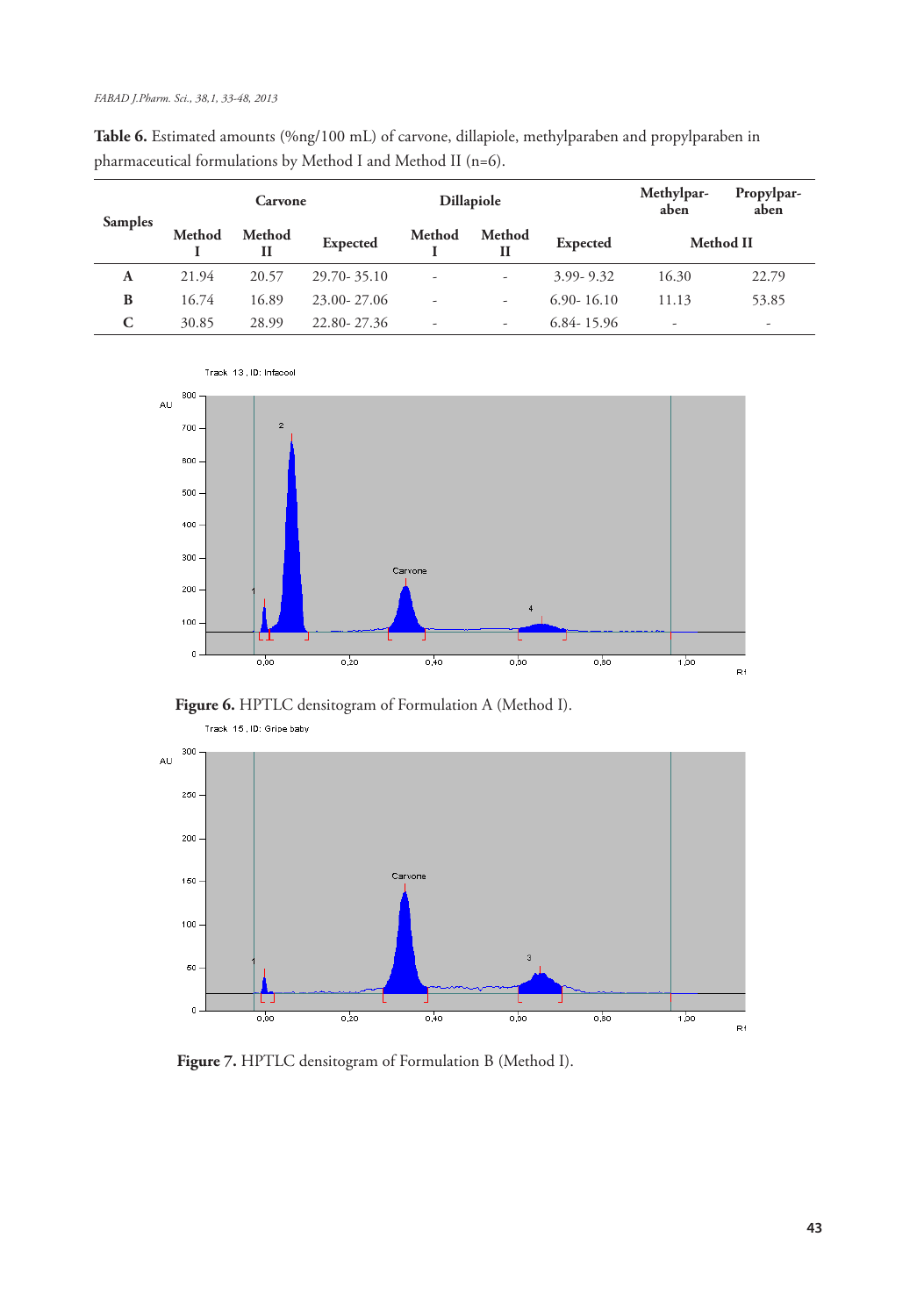

 **Figure 8.** HPTLC densitogram of Formulation C (Method I).



 **Figure 9.** HPTLC densitogram of Caraway oil formulation (Method I).



 **Figure 10.** HPTLC densitogram of Formulation A (Method II)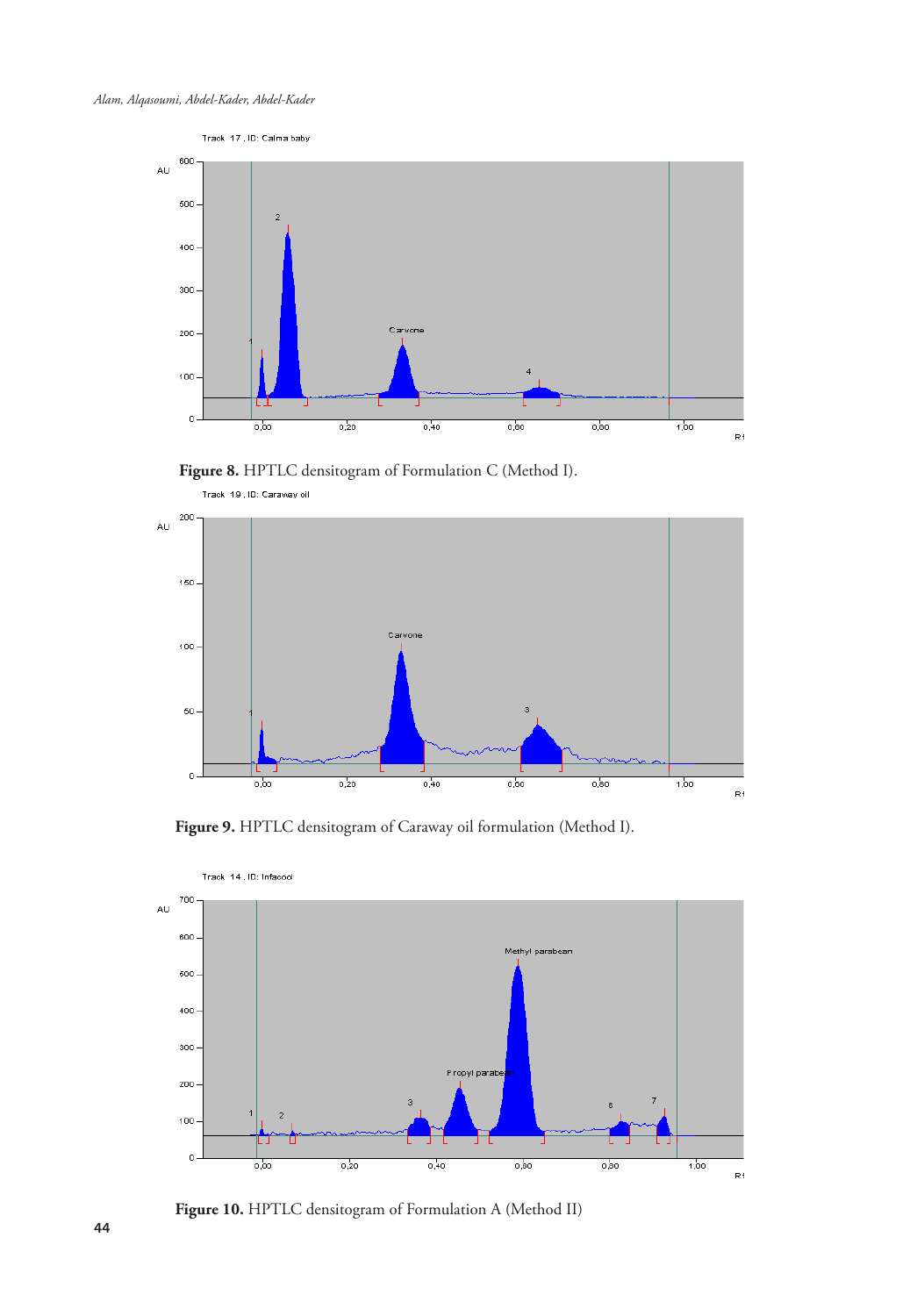

 **Figure 11.** HPTLC densitogram of Formulation C Method II

## **CONCLUSIONS**

The proposed densitometric HPTLC methods are quite simple, accurate, highly precise, sensitive and economic. It is suitable for parallel qualitative and quantitative densitometric analysis of carvone in natural sources and pharmaceutical preparations. Although Method I could be used for the routine analysis of carvone in a relatively short time and at low cost, some other components may interfere with the analyses. Method II using RP18 TLC plates was developed to overcome overlapping of carvone with dillapiole in dill seeds extract. Method II was found useful for the simultaneous analyses of carvone dillapiole, methylparaben and propylparaben. None of the formulations containing dill oil showed spot corresponding to dillapiole. That might be due to the use of synthetic carvone rather than natural dill oil. The marketed natural oils are mainly fixed oils with traces or complete absence of volatile components.



**Figure 12.** Overlay UV absorption spectra of the standard, caraway seeds extract and pharmaceutical formulations of Carvone.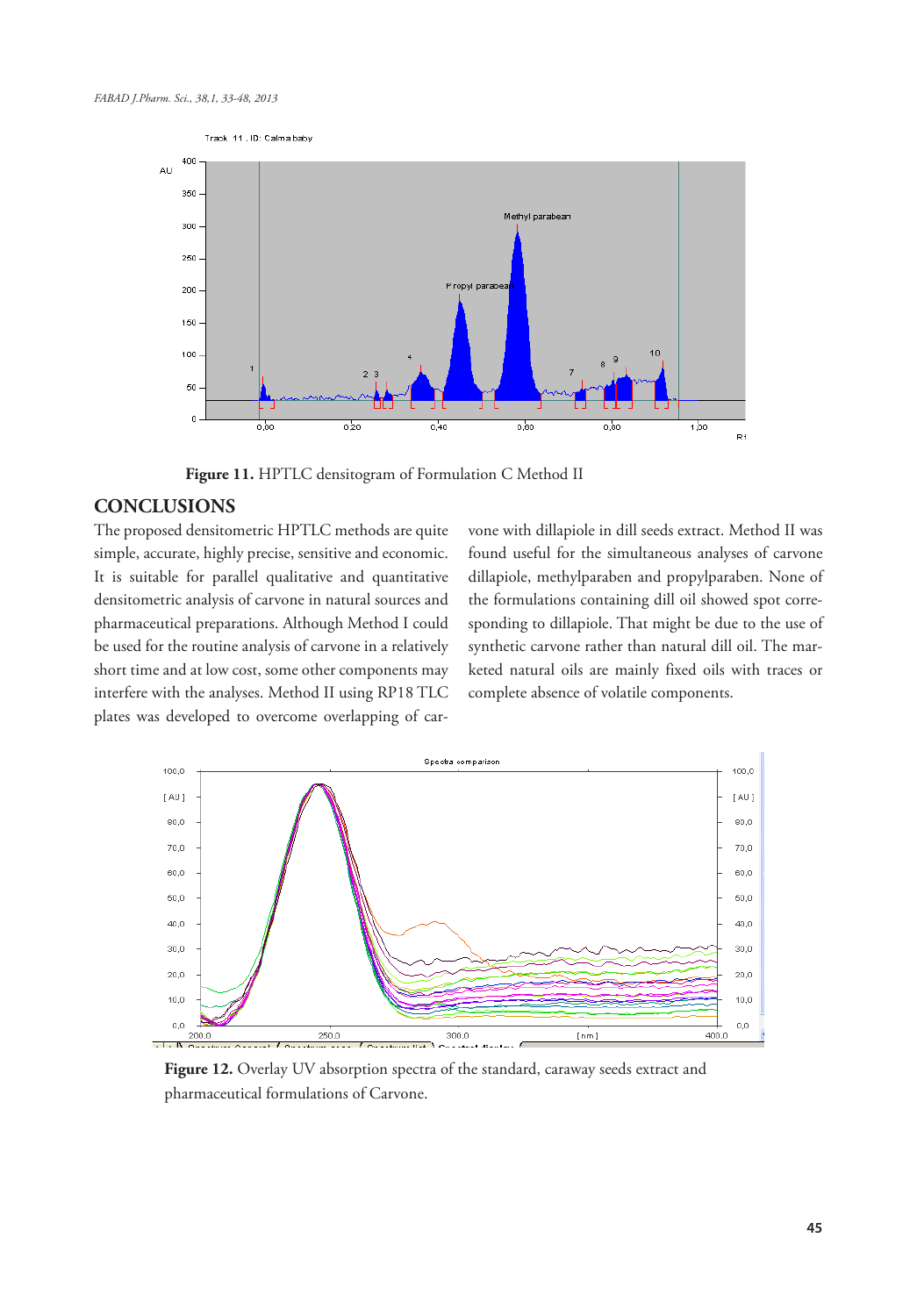

**Figure 13**. Overlay UV absorption spectra of the standard Dillapiole and Dill seeds extract



**Figure 14.** Overlay UV absorption spectra of the standards and pharmaceutical formulations of methyl and propyl paraben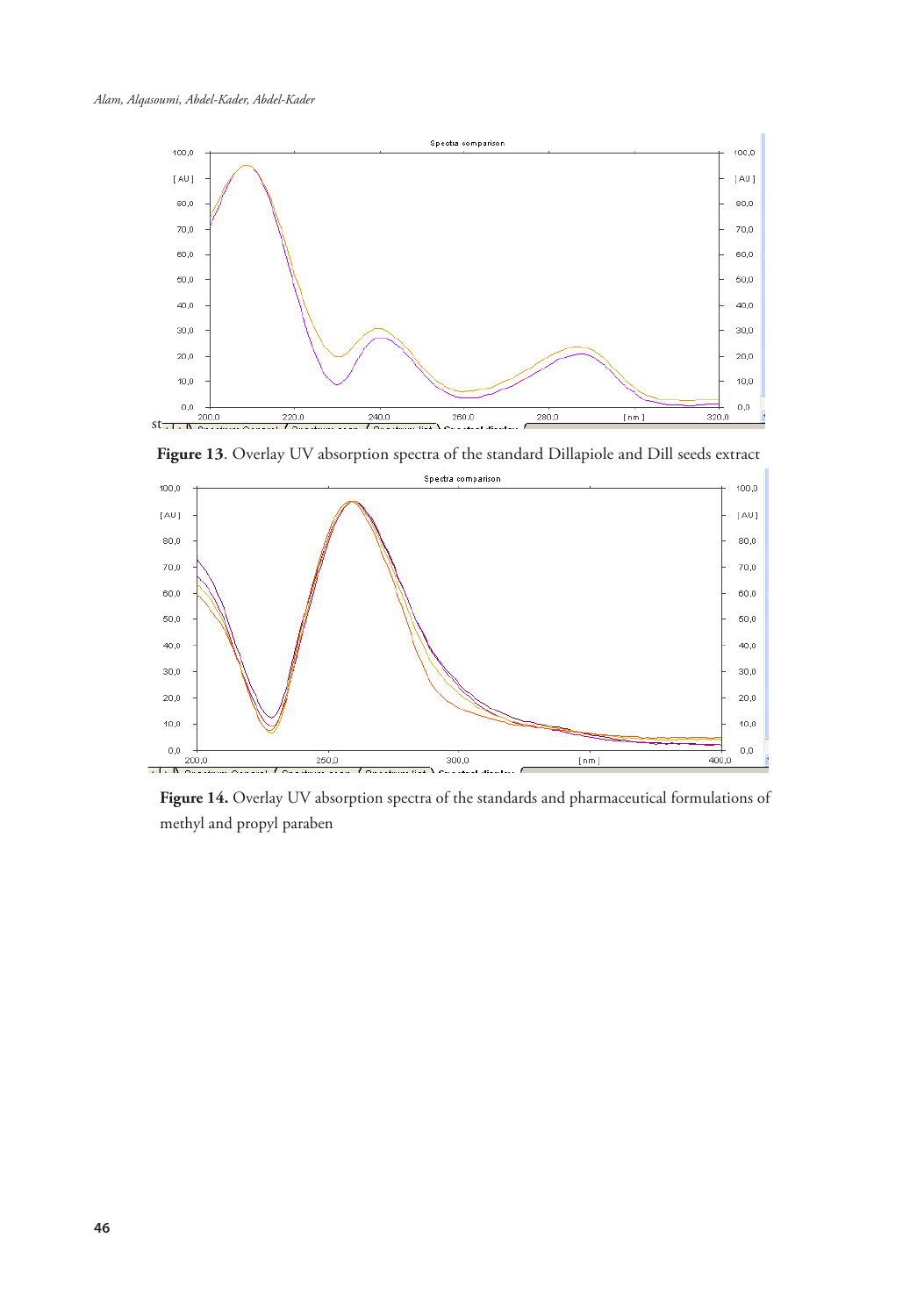## **REFERENCES**

- 1. DeCarvalho CCCR, Da Fonseca MMR. Carvone: Why and how should one bother to produce this terpene. *Food Chem* 95: 413-422, 2006.
- 2. Hornok L, *Cultivation and Processing of Medicinal Plants*, John Wiley & Sons, Chichester, UK, 1992.
- 3. Hosseinzadeh H, Karemi GR, Ameri M. Effects of *Anethumgraveolens* L. seed extracts on experimental gastric irritation models in mice. *J BMC Pharmaco* 2: 21-30, 2002.
- 4. Amin WM, Sleem AA. Chemical and biological study of aerial parts of dill (*Anethumgraveolens*L.). *Egypt J Bio Sci* 23: 73-90, 2007.
- 5. Stavri M, Gibbons S. Theantimycobacterial constituents of dill (*Anethumgraveolens*). *Phytother Res* 19: 938-941, 2005.
- 6. Jana S, Shekhawat GS. *Anethumgraveolens*: An Indian traditional medicinal herb and spice. *Pharmacog Rev* 4: 179-184, 2010.
- 7. Hajhashemi V, Abbasi N. Hypolipidemic activity of *Anethumgraveolens* in rats. *Phytother Res* 22: 372- 375, 2008.
- 8. Dahiya P, Purkayastha S. Phytochemical analysis and antibacterial efficacy of Dill seed oil against Multi-Drug Resistant Clinical isolates. *Asian J Pharm Clin Res* 5: 62-64, 2012.
- 9. Rezaee-Asl M, Bakhtiarian A, Nikoui V, Sabour M, Ostadhadi S, Yadavar-Nikravesh M-S, Giorgi M. Antinociceptive Properties of Hydro Alcoholic Extracts of *Anethumgraveolens* L. (dill) Seed and Aerial Parts in Mice. *Clin Exp Pharmacol* 3: 1-4, 2013.
- 10. Friedman M, Henika PR, Mandrell RE, Bactericidal activities of plant essential oils and some of their isolated constituents against *Campylobacter jejuni*, *Escherichia coli*, *Listeria monocytogenes*, and *Salmonella enterica*. *J Food Prot* 65: 1545-1560, 2002.
- 11. McGeady P, Wansley DL, Logan DA. Carvone and perillaldehyde interfere with the serum-induced formation of filamentous structures in *Candida albicans* at substantially lower concentrations than those causing significant inhibition of growth. *J Nat Prod* 65: 953-955, 2002.
- 12. Stammati A, Bonsi P, Zucco F, Moezelaar R, Alakomi HL, Von Wright A. Toxicity of selected plant volatiles in microbial and mammalian short-term assays. *Food Chem Toxicol* 37: 813-823, 1999.
- 13. Zawirska-Wojtasiak R, Wasowicz E. Estimation of the main dill seeds odorant carvone by solid-phase microextraction and gas chromatography. *Nahrung* 46: 357-359, 2002.
- 14. Sedlakova J, Kocourkova B, Lojkova L, Kuban V. Determination of essential oil content in caraway (*Carumcarvi* L.) species by means of supercritical fluid extraction. *Plant Soil Environmental* 49: 277- 282, 2003.
- 15. Radulescu V, Popescu ML, Ilieș D. Chemical composition of the volatile oil from different parts of *Anethumgraveolens* L. (*Umbelliferae*) cultivated in Romania. *Farmacia* 58: 594-600, 2010.
- 16. Barba C, Toledano RM, Santa-María G, Herraiz M, Martínez RM. Enantiomeric analysis of limonene and carvone by direct introduction of aromatic plants into multidimensional gas chromatography. *Talanta* 106: 97-103, 2013.
- 17. Tao L, Pereira MA. Quantification of carvone, cineole, perillaldehyde, perillyl alcohol and sobrerol by isocratic high-performance liquid chromatography. *J Chromatogr A* 793: 71-76, 1998.
- 18. Dhalwal K, Shinde VM, Mahadik KR, Efficient and Sensitive Method for Quantitative Determination and Validation of Umbelliferone, Carvone and Myristicin in *Anethum graveolens* and *Carumcarvi*  Seed. *Chromatographia* 67: 163-167, 2008.
- 19. Pouchert CJ, Behnke J. The Aldrich Library of 13C and 1 H FT-NMR Spectra, Aldrich Chemical Co, 1992.
- 20.International Conference on Harmonisation (ICH) of Technical Requirements for Registration of Pharmaceuticals for Human Use: Harmonised TriplicateGuideline on Validation of Analytical Procedures: Methodology, Recommended for Adoption at Step 4 of the ICH Process on November 1996 by the ICH Steering Committee, IFPMA, Switzerland.
- 21. Di Stefano V, Pitonzo R, Schillaci D. Antimicrobial and antiproliferative activity of *Athamanta sicula* L.